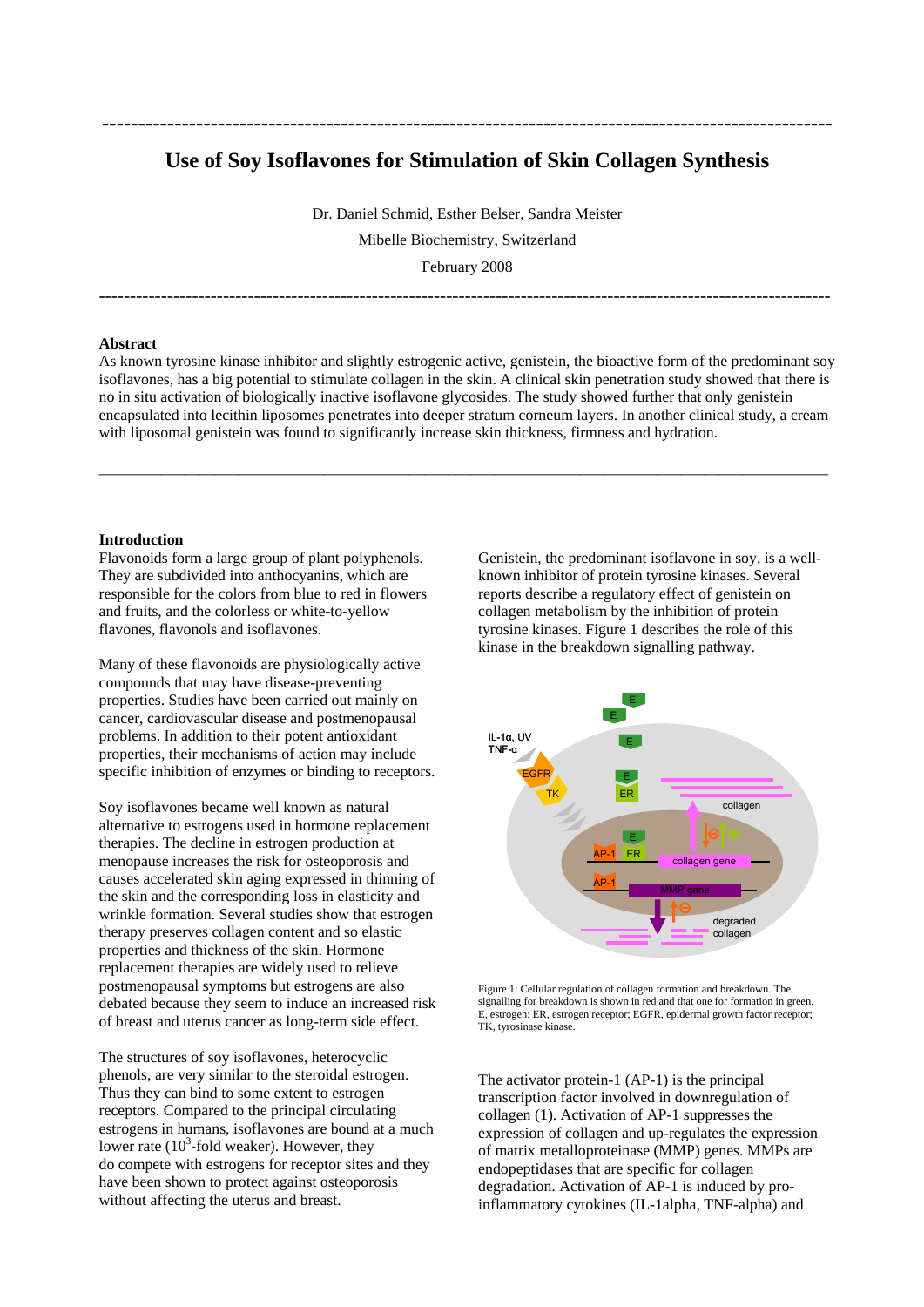UV light. The epidermal growth factor (EGF) receptor on the surface of fibroblast cells is the cellular gate in the signalling pathway. The intrinsic part of the EGF receptor is a tyrosine kinase (TK), which is activated in response to receptor binding. UV light and the inflammatory cytokine IL-1 have also been found to activate the kinase (2). Following activation, the kinase phosphorylates other kinases in the signal transduction cascade, leading finally to the activation of AP-1.

By inhibiting the tyrosine kinase, genistein disrupts the signalling cascade and prevents so the degradation of collagen and the decline in the formation of new collagen. As estrogen receptor agonist, genistein stimulates the production of new collagen. As shown in Figure 1, estrogen or estrogen agonists such as genistein can easily pass through the cell membrane of fibroblasts and bind to the estrogen receptor in the cytoplasm. After activation, the receptor moves to the nucleus where it induces the expression of collagen. Genistein is the perfect plant active to stimulate collagen formation and thus to increase skin thickness.

Most of the flavonoids in plants are found in the glycoside form, which means they are attached to a sugar residue (see figure 2). As such, they are watersoluble and can be kept in the aqueous plant vacuoles. The glycosides are usually biologically inactive in humans because of low cellular uptake and because they do not fit into the binding sites of enzymes and receptors. After oral application, transformation into active molecules occurs through the action of hydrolytic enzymes in the intestine. But what happens with the glycosides in the stratum corneum?



Figure 2: Transformation of the glycoside genistein to the bioactive aglycone genistein

This article describes a clinical study on skin metabolism of genistin, the glycoside of genistein, and on the effect of encapsulation of genistein into lecithin liposomes on skin penetration. In a second part, a clinical study on the efficacy of liposomal genistein in an anti-aging formulation is shown.

## **Study of Percutaneous Absorption and Skin Metabolism of Soy Isoflavones**

In order to analyze penetration of the soy isoflavone genistein and to verify whether its glycoside (genistin) is hydrolyzed in skin, we conducted a study with ten human volunteers and three different test preparations: • Formula a - Isoflavone aglycone genistein incorporated into lecithin liposomes (0.3% genistein)

• Formula b – Same as Formula a but without liposomes to address their influence on penetration

• Formula c - Isoflavone glycoside genistin incorporated into lecithin liposomes to determine the rate of hydrolysis (0.55% genistin which corresponds to the same molar concentrations as in the genistein preparations)

The different preparations were applied to test areas on the inside of the forearm. After 4 hours, skin samples were taken by stripping the test areas with adhesive tapes. The dose of genistein applied on the stripped area was 750 µg. This method gently removes the stratum corneum. After solubilisation of the material from the tapes, the concentration of genistein was analyzed by HPLC.



Figure 3: Percutaneous absorption and metabolism of soy isoflavones. Genistein in liposomes (green); Genistein without liposomes (light grey); genistin in liposomes (dark grey).

The study results are shown in Figure 3. The genistein in Formula b remained mainly in the outermost stratum corneum (strips 1 to 5). Only 4% of it was found in strips 6 to 10 and nothing in deeper layers. The distribution profile of the genistein in Formula a compared to that of the genistein in Formula b was clearly shifted to deeper stratum corneum layers. The largest portion of genistein was detected in strips 6 to 10. In the skin areas where formula c was applied, no significant amounts of genistein could be detected in the stratum corneum.

The study clearly shows that isoflavone glycosides are not hydrolyzed in significant amounts four hours after application. Therefore, topically applied isoflavone glycosides cannot exert significant physiological effects in the skin. The tape stripping results show that